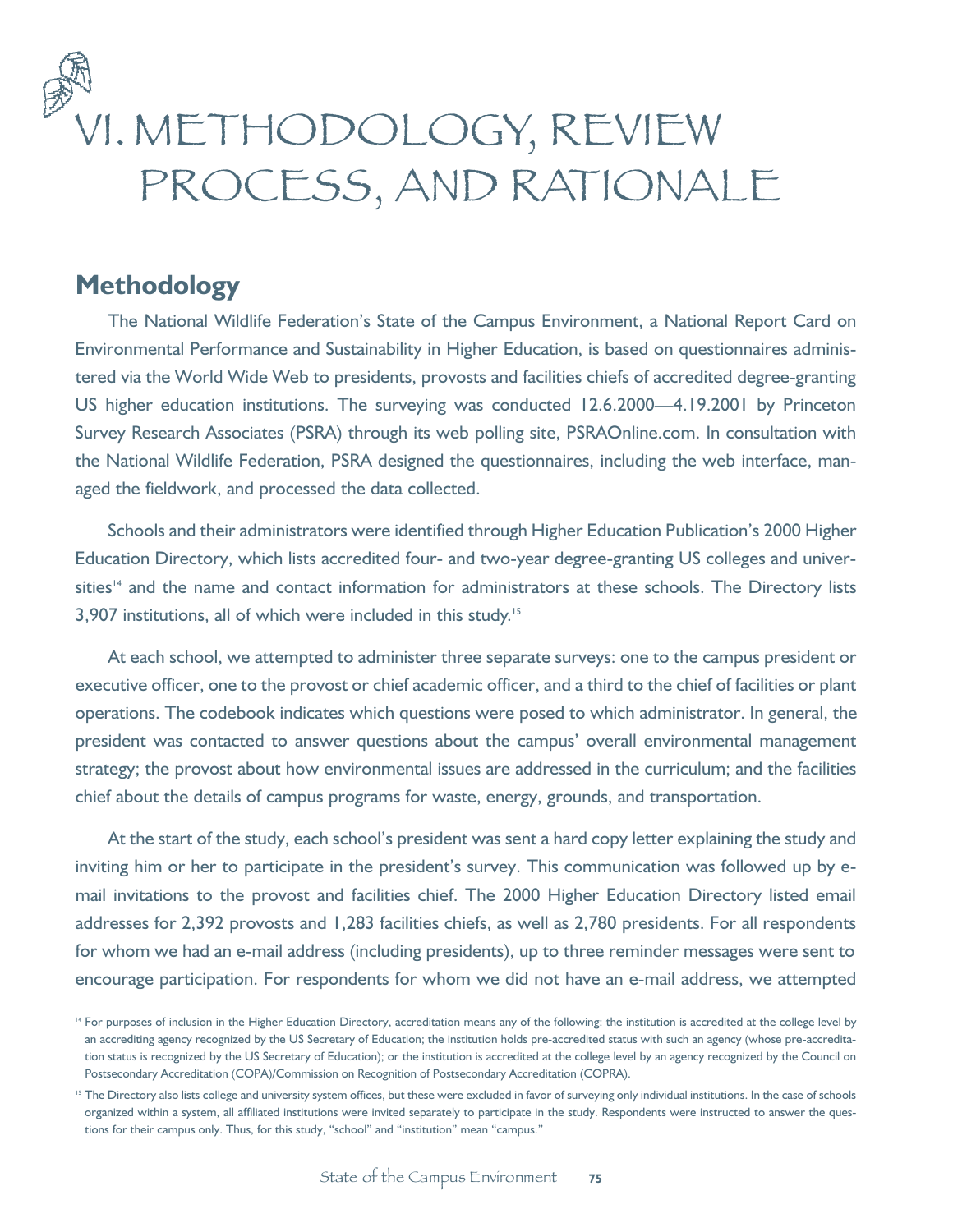to identify one by asking a referral question at the end of the survey if we were able to contact another administrator at the school. For example, if we had the e-mail address for a school's provost but not for the president or facilities chief, we asked the provost to provide the names and e-mail addresses of the president and facilities chief. This technique yielded additional contact information in 354 of the cases in which we asked for it (10 presidents, 56 provosts, 288 facilities chiefs).

Each respondent was assigned a unique username and password pair to gain access to the survey and identify his or her responses. Users could take the survey at any time of day or night, seven days a week, and could stop the survey at any time and return later to finish. Contacts with the website were monitored for indication of technical trouble, and users were able to e-mail PSRAOnline with any questions or problems.

Of the 3,907 schools listed in the 2000 Higher Education Directory, all presidents were sent at least a hard copy letter. In addition, we were able to locate e-mail addresses (through either the Directory or referrals at the end of the questionnaire) for 2,582 presidents, and these presidents were sent reminder e-mails as appropriate. A total of 471 presidents responded to the survey. We were able to locate e-mail addresses for 2,432 provosts and 1,475 facilities chiefs. A total of 320 provosts and 325 facilities chiefs completed the questionnaire. The margin of error for results from the facilities and provost module is  $\pm$ 5 and for the president module is  $\pm$  4.

We were able to collect data from one respondent at 689 schools. At 183 schools we collected data from two respondents, and at 19 schools we collected data from the president, provost and facilities chief. Hence, we collected data from at least one respondent at 891 schools, representing almost 22% of all of the institutions of higher education in the US. We believe the sample is not overly skewed towards respondents who wanted to utilize the survey to highlight exemplary programs for three reasons. First, several campuses with exemplary programs that we already know about did not respond to the survey. Second, significant numbers of respondents admitted to having little or no programming, such as recycling in place. Third, in some of the comments received, respondents admit to struggling with environmental programming and feel their campus is just beginning.

Data collected in the online questionnaires were supplemented by data on institutional characteristics, enrollment, staff and expenditures available in the 2000 Higher Education Directory, as well as through the Integrated Postsecondary Education Data System (IPEDS), administered by the Bureau of the Census for the National Center for Education Statistics. The latest IPEDS data available was the for the 1997–1998 academic year (1995–1996 for financial data).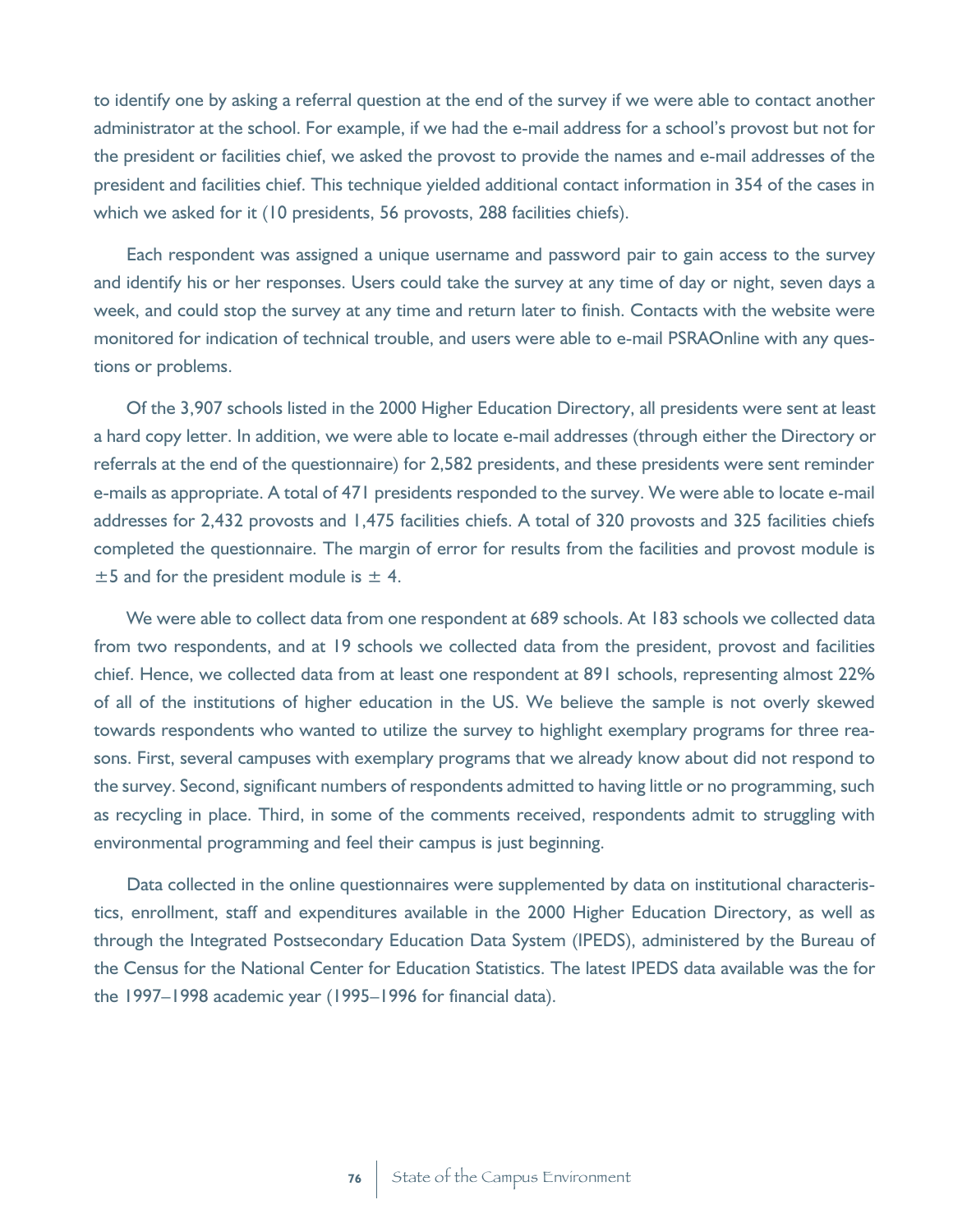## **Review Process**

The survey followed an extensive review process. Over the course of the spring and summer of 2000, National Wildlife Federation's Campus Ecology Program staff developed and refined the survey in consultation with over 140 internal and external peers. With support from the Nathan Cummings Foundation and host campuses, NWF was also able to test and refine many of the indicators used in the survey at several of the Campus Ecology training clinics held in various parts of the country. NWF solicited feedback from leaders in higher education associations, environmental organizations, and dozens of campus-based administrators, faculty, students, and other environmental professionals.

The National Wildlife Federation compiled, organized by category, and carefully reviewed feedback received through meetings, conference calls, mail, and e-mail. Many people generously offered hours of their time in clarifying comments, refining technical components, and reviewing and helping redraft particular sections of the survey. They are noted in the acknowledgement section under special assistance. The survey went through three substantive revisions before the pilot as NWF worked with PSRA and peers to refine indicators for environmental management, curriculum, landscaping, transportation, energy, and materials. Balancing the need to collect detailed qualitative and quantitative information with the desire for a high response rate necessitated many tough decisions about what to include and leave out of the survey.

Once drafted, two simultaneous pilots of the survey were conducted. The first pilot was randomly distributed by PSRA to 75 college presidents, provosts, and chief administrators at 25 campuses. The second pilot was undertaken by a number of the schools affiliated with the Economicology Consortium in late fall 2000. Economicology is a consortium of colleges and universities that, with support from Mr. Peter Wege, founder and president of the Wege Foundation, provides a forum for sharing of information, evaluating success, and promoting accountability for environmental performance. The Wege Foundation made it possible for NWF staff to spend a day in Michigan with Economicology representatives (including facilities chiefs, business officers, and college presidents), after several of the schools had piloted the survey, to discuss and refine the instrument. Once changes from these pilot processes were incorporated, PSRA began distributing the survey. Because of changes to the survey after the pilot, some of the data from the Economicology schools (specifically from the facilities and presidents sections at the University of Michigan) was not included in the final survey. We thank the University of Michigan and all of the Economicology schools for their assistance with the pilot and apologize that we were not able to include all of the pilot data in the final survey.